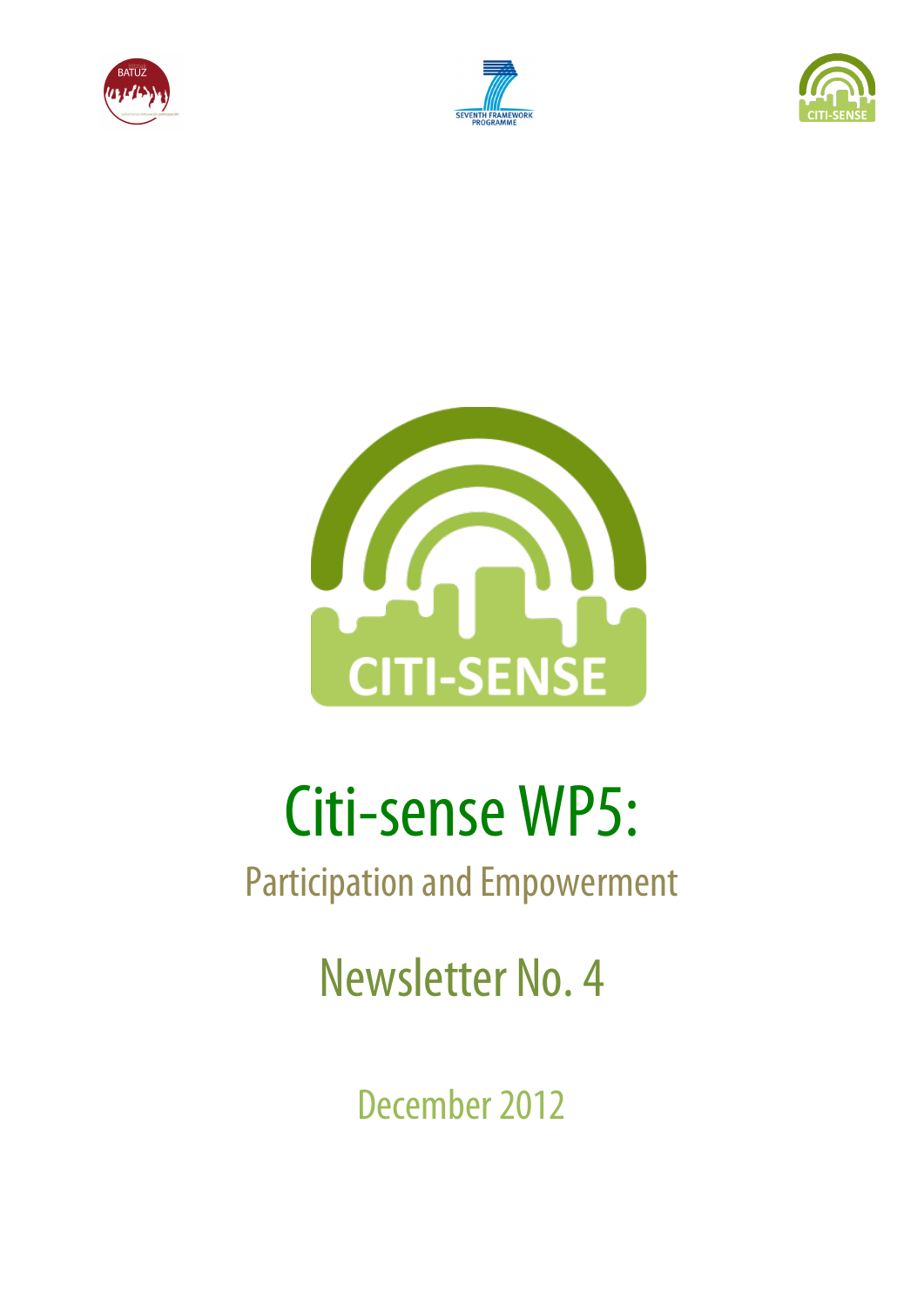





### Articles and Publications.

#### **The intelligence of a city is on the streets.**

Smart City is an expression I try to avoid, precisely because in its current state it has only served to confuse things. I prefer to speak of technologies for urban services when I think of improving public services, and civic empowerment enabling technologies when it comes to new forms of digital intervention in the collective creation of the city or simply in city life experiences.

http://www.ciudadesaescalahumana.org/2012/03/the-intelligence-of-city-is-on-streets.html

#### **Transforming Democracy Through Digital Technology.Five lessons from groundbreaking women.**

I had the honor of hosting a panel on the "Power of Technology to Transform Democracy," sponsored by the Knight Foundation, at this year's annual TEDxWomen conference last weekend. There were 300 people at the event in Washington D.C. and more than 150 independently organized TEDx events in every time zone in the world—nearly 150,000 people total—tuning in via live stream!

Here are five of the smartest lessons I learned from the incredibly smart women flanking me on both sides.

http://www.ssireview.org/blog/entry/transforming\_democracy\_through\_digital\_technology

#### **Response Learning for Daily Student Participation and Assessment.**

If you're looking for that one thing to do during your next professional development, it is to make sure all of your teachers know how to use response learning devices, systems, apps and software, on handhelds, for student participation and assessment on a daily basis. Devices and solutions differ, and I'm sure their design, tech, and features will morph further. Some solutions need great Internet connections and WiFi, and others self-contained Bluetooth, or Internet Radio (IR), but professional development for educators on how to use response learning to archive daily student data and results for use during parent meetings, conferences, faculty meetings, IEPs, and anywhere students are discussed, is imperative. This also requires a deeper look at how response-learning devices are used.

http://www.royalreports.com/2012/12/03/response-learning-for-daily-student-participation-assessment/

#### **Does Participatory Governance Matter?: Exploring the Nature and Impact of Participatory Reforms.**

This publication presents conclusions from a May 2011 workshop on the impact of participatorygovernance on the lives of citizens, the organisation of civil society, the contours of state reform, and most broadly, the quality of democracy. Authors Brian Wampler and Stephanie McNulty offer case studies, policy recommendations, and a new research agenda in an effort to reshape understanding of the role participatory institutions can play in improving democracies and public life.

http://www.comminit.com/democracy-governance/content/does-participatory-governance-matter-exploring-nature-and-impactparticipatory-reforms

#### **Beyond the Click: How Social Networks Impact Real Participation.**

I can almost certainly say your organization is using social media, but do you know which networks drive what type of actions? For example, if you tweet, will people attend your event? If you pin an image to Pinterest, will people contact you?

http://www.activecommunities.com/blog/beyond-the-click-how-social-networks-impact-offline-participation-infographic/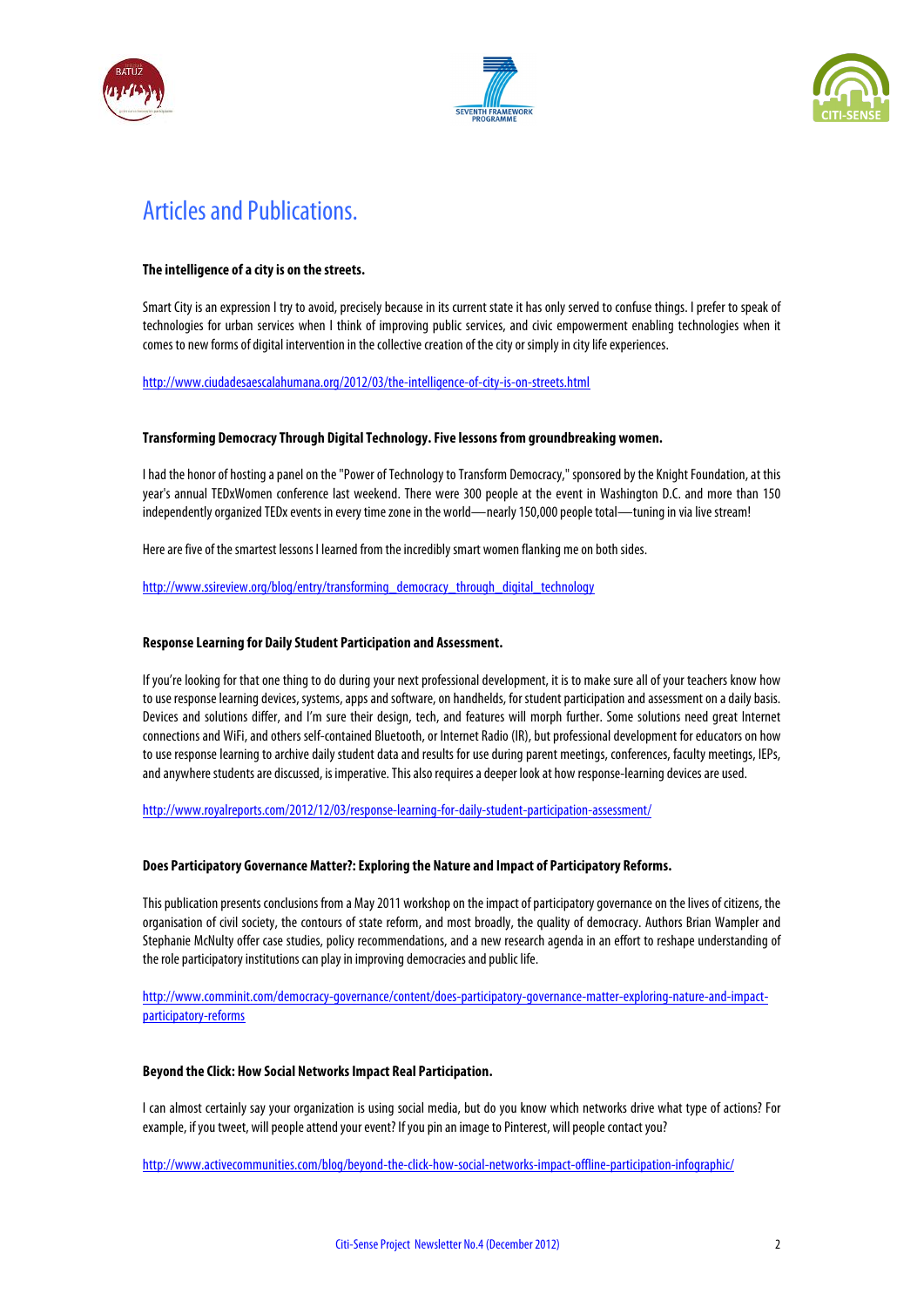





#### **Internet fomenta la participació política dels ciutadans.**

Investigadores de la UOC i de la Universitat de Salamanca han estudiat l'impacte del web en la participació política des del punt de vista de la relació entre l'ús d'internet, l'interès polític i la participació política. Els seus resultats indiquen que, encara que un individu no tingui motivació per aquesta matèria, si té habilitats en l'ús d'internet, emprendrà accions polítiques en línia.

http://www.uoc.edu/portal/ca/sala-de-premsa/actualitat/noticies/2012/noticia\_164/internet-fomenta-participacio-politica-rosaborge-anna-cardenal-claudia-malpica-revista-arbor.html

#### **Global warming and global civics.**

In his book "Global Civics", Altinay asks whether the citizens of the world can be made to feel genuine obligations to each other. His argument is that the future of humanity may depend on whether such a sense of "global civics" emerge. For, as he points out, many of the world's most troubling problems are inherently international in nature, and can only be solved through international cooperation. The obvious ones include climate change, the protection of the environment, nuclear proliferation, trade and so on.

http://blogs.ft.com/the-world/2012/12/global-warming-and-global-civics/

#### **Innovations in public engagement and participatory performance of the nations.**

In this paper we analyse innovations in public engagement in 37 countries in the context of science and technology policy, answering the following research questions: What types of public engagement procedures have in recent years been developed and experimented with in these countries? How have these processes been reflected in national policy discourses? How do the different countries perform in their public engagement activities? The main research focus will be on the study of the most innovative processes and practices. Using the results from the research, we construct a model of 'participatory performance' and classify the countries on the basis of their performance levels.

#### http://spp.oxfordjournals.org/content/39/6/710.full

#### **Siete ideas para hacer más sostenibles las ciudades españolas.**

Las ciudades españolas podrían ser mucho más sostenibles y, con ello, mejorarían su economía, su medio ambiente y la calidad de vida de sus habitantes, según diversos expertos en sostenibilidad. Este artículo ofrece siete ideas que las instituciones, las empresas y los consumidores pueden hacer para que las ciudades españolas mejoren susostenibilidad.

http://www.sostenibilidad-es.org/es/plataformas-de-comunicacion/sostenibilidad-urbana-y-territorial/noticias/siete-ideas-parahacer-mas-sostenibles-las-ciudades-esp

#### **Participation in an Age of Social Media.**

This article examines the role social media will play in citizen participation.

http://www.businessofgovernment.org/sites/default/files/Forum\_Gadi.pdf

#### **EQUIciuDAD 2012. El valor cívico de las aplicaciones móviles.**

Mobile technologies have become a new way to break the traditional model of institutional intermediation between citizens and public policy, who now see how their capacity to intervene and hack the government to create collective solutions outside of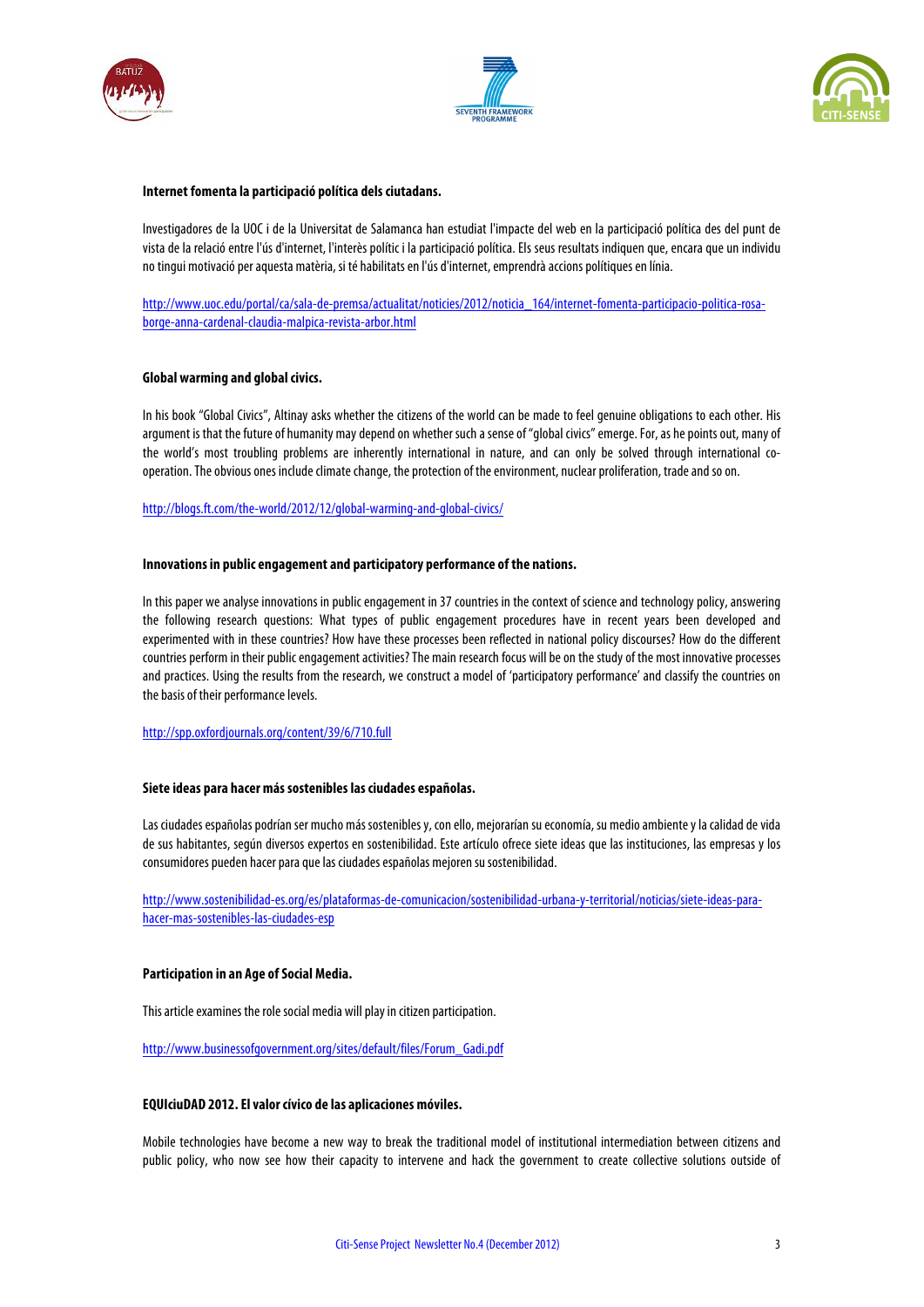





traditional circuits widens. This new escenario raises the possibilities offering a citizen-led approach to the prevailing discourse of the role of technology in the city.

http://www.ciudadesaescalahumana.org/2012/12/equiciudad-2012-el-valor-civico-de-las\_13.html

## Experiencies.

#### **UK cities: from privatized dystopias to fertile soils for community projects?**

How citizens and communities taking control of their neighbourhoods are outlining hopeful urban futures

http://citybreaths.com/post/37288430236/uk-cities-from-privatized-dystopias-to-fertile-soils-for

#### '**We see this digital space of empowering our citizens as the next generation of city government.'**

Great "Connected Empowerment" video featuring San Francisco Chief Innovation Officer Jay Nath and civic action platform, Neighborland.

https://neighborland.com/

#### **Mapumental: el uso de datos públicos para elegir vecindario.**

La organización ciudadana MySociety ha lanzado el espacio Mapumental, una herramienta que ayuda a elegir donde vivir según variables de transporte público, belleza del entorno y precio del suelo. Aunque el mapa por ahora sirve sólo para Londres, es un ejemplo de uso social de la información pública y de los contenidos generados por la ciudadanía.

http://www.euskadinnova.net/es/innovacion-social/noticias/mapumental-datos-publicos-para-elegir-vecindario/5368.aspx

#### **Poder ciudadano en un clic.**

La plataforma www.analizo.info, que es accesible ya en internet, se estrenó el pasado jueves con una propuesta para examinar las propuestas electorales en materia de desarrollo sostenible que presentaron los diferentes partidos políticos en las últimas elecciones europeas. La aplicación informática desarrollada por estos investigadores valencianos permite a todo aquel que esté interesado participar de una manera sencilla en el análisis de los datos. Serán pues los ciudadanos quienes determinen hasta qué punto el compromiso de los partidos políticos con el medio ambiente era real o una mera pose.

http://www.levante-emv.com/ingenio/2012/12/10/ciudadano-clic/958470.html

#### **Pon tu nombre a un árbol de Vitoria.**

Esta acción se enmarca dentro de las acciones de promoción de la ciudad y su actividad en el entorno online, ya que mediante Facebook, una de las redes sociales más utilizadas, se pretende difundir los valores sostenibles más allá del ámbito municipal ya que tiene vocación de viralizarse a través de las redes sociales, Twitter y Facebook.

https://www.facebook.com/pages/Somos-green-gara-Vitoria-Gasteiz-European-Green-Capital-2012/290923710951366?ref=ts&sk=app\_440056232698417